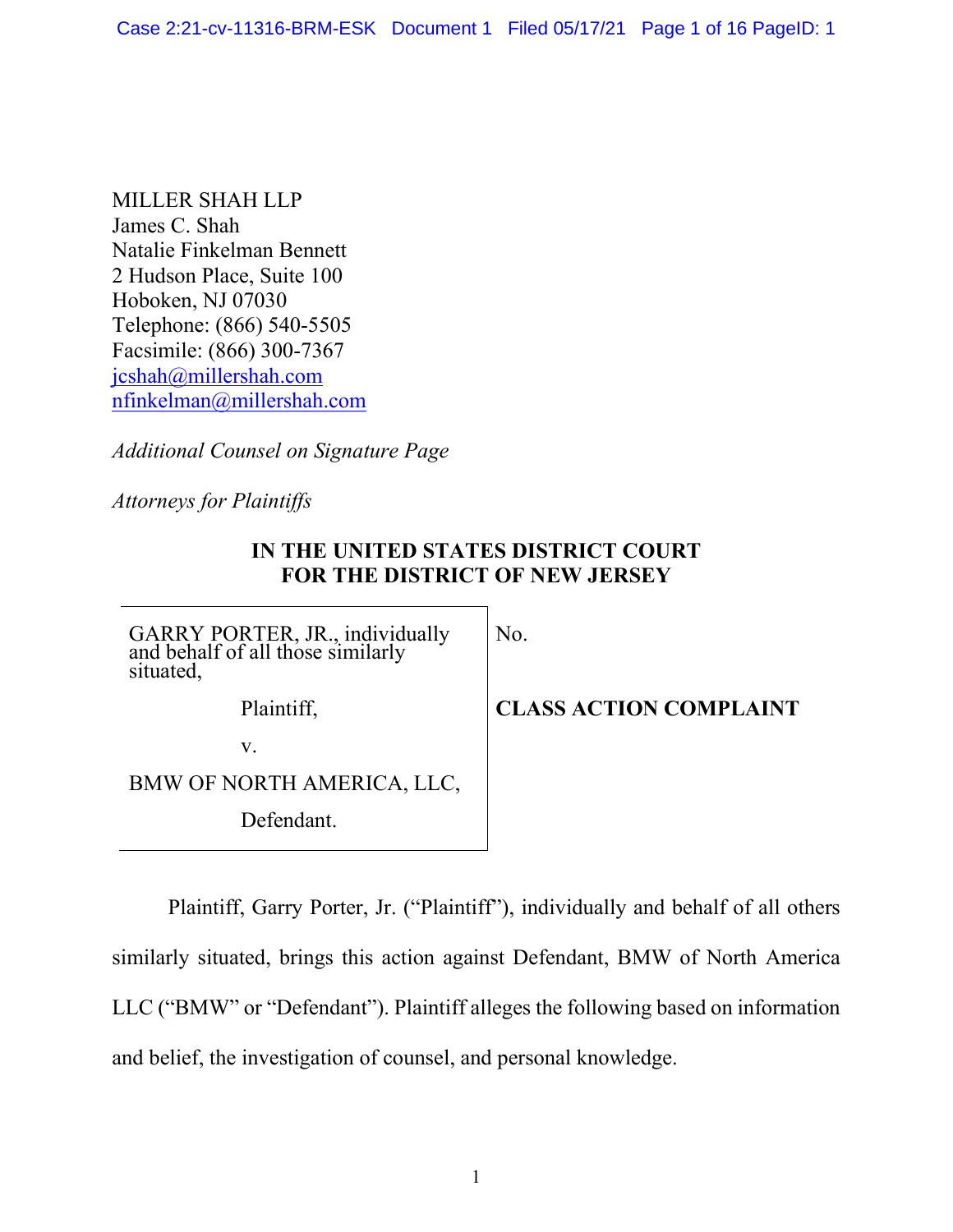### **I. INTRODUCTION**

1. Plaintiff brings this action individually and on behalf of a proposed nationwide class (more fully defined below) for the benefit and protection of purchasers and lessees of Defendant's model year 2021 BMW 430i and 430i xDrive vehicles ("Vehicle(s)"). As alleged herein, Defendant deceptively markets and advertises the Vehicles as having LED Headlights with Cornering Lights ("Cornering Lights") when, in fact, they do not. This causes a significant safety issue, as customers are led to believe that their Vehicles have safety features that will assist them with driving around dark corners, and may rely on those non-existent features, to their detriment.

2. At all relevant times, Defendant has deceptively marketed, advertised, and sold the Vehicles as having Cornering Lights, when, in fact, the Vehicles do not have such lighting systems**.** 

3. Plaintiff brings this action on behalf of himself and all other similarlysituated consumers to stop Defendant's false and misleading advertising relating to the sale and lease of the Vehicles and to obtain redress for those who have purchased or leased the Vehicles across the United States. Plaintiff alleges violations of the New Jersey Consumer Fraud Act, N.J. Stat. Ann. §56:8-1, *et seq*. ("CFA").

### **II. JURISDICTION AND VENUE**

4. This Court has subject matter jurisdiction under 28 U.S.C.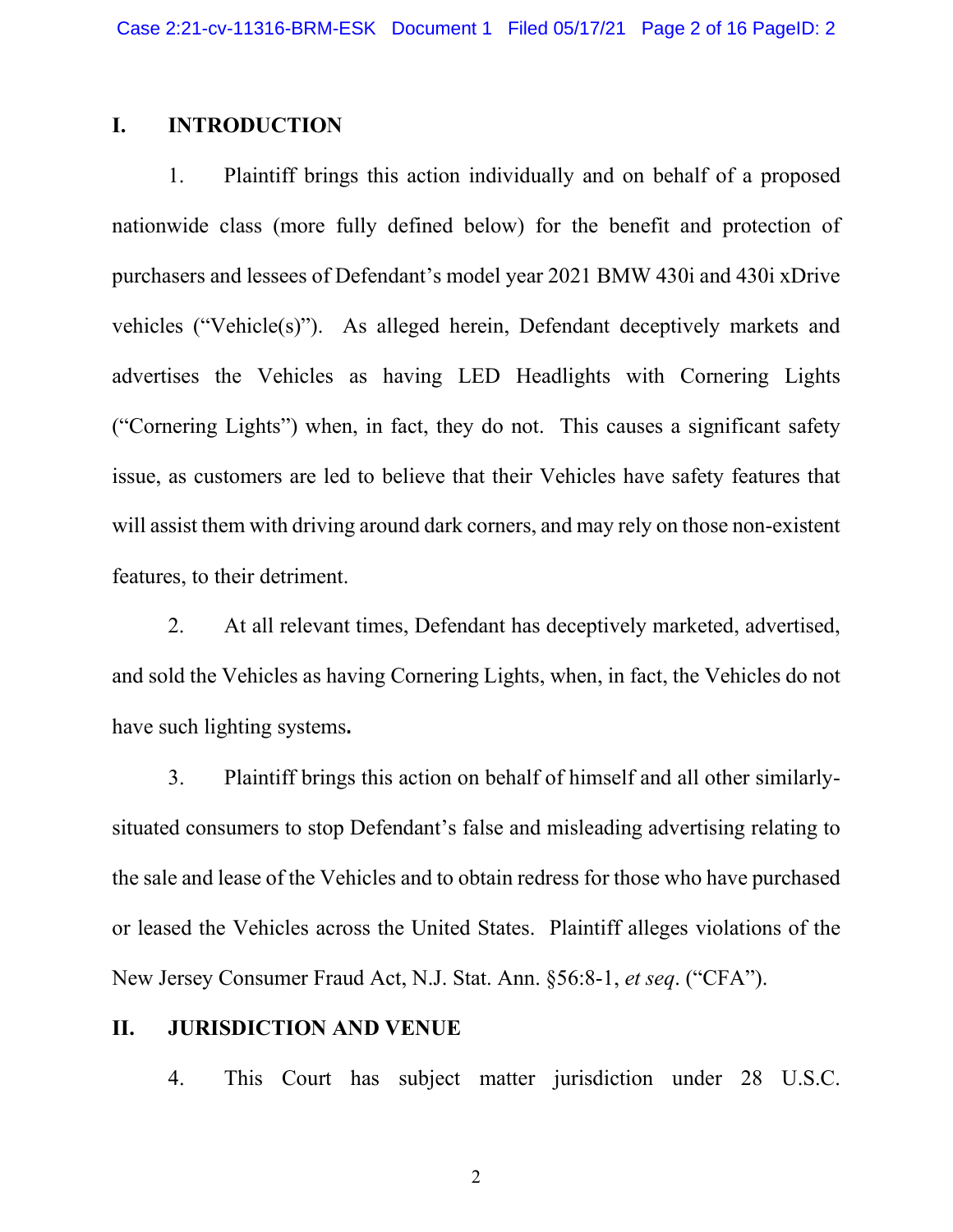§ 1332(d)(2)(A) because the claims relating to the matter in controversy exceed \$5 million, exclusive of interest and costs; the proposed class has at least 100 members; and this is a class action in which certain of the class members (including Plaintiff) and Defendant are citizens of different states.

5. Venue is proper in this judicial District under 28 U.S.C. § 1391 because Defendant is a resident of this judicial District, does business throughout this District, and a substantial part of the acts and omissions giving rise to Plaintiff's claims occurred in or emanated from this District.

6. This Court has personal jurisdiction over the parties because Defendant is headquartered in this state, conducts substantial business in this state, has systematic and continuous contacts with this state, and has agents and representatives that can be found in this state.

7. At all pertinent times, Defendant was engaged in the marketing, advertisement, and sale/lease of the Vehicles, which are the subject of this lawsuit, in this District and throughout the United States.

#### **III. PARTIES**

8. Plaintiff is, and, at all times relevant to this action has been, a resident of Boynton Beach, Florida, and, thus, is a citizen of Florida.

9. Defendant is one of the world's largest and best-known manufacturers of luxury vehicles. According to its 2017 annual report, in 2017 it sold 352,790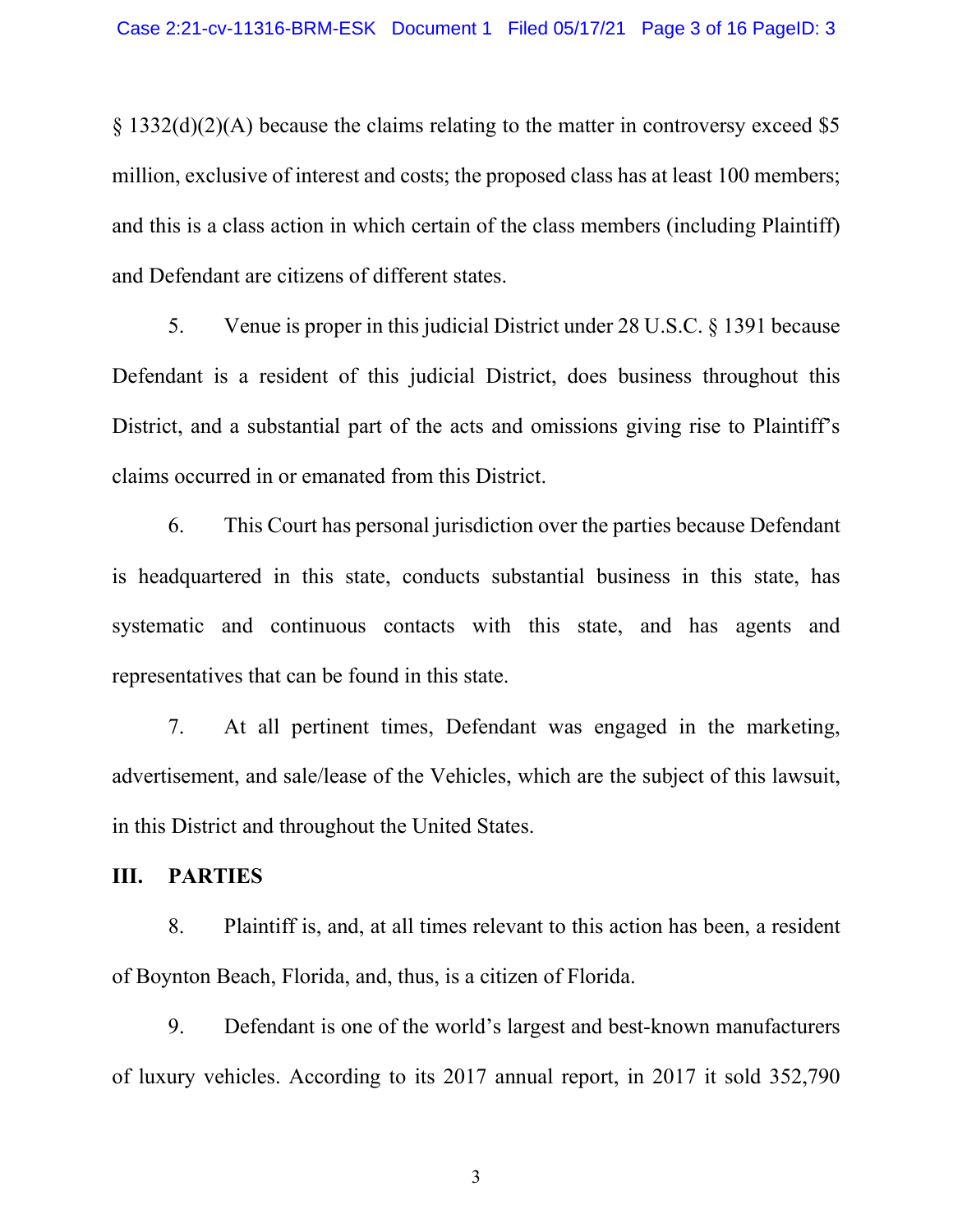vehicles in North America alone, and did \$120 billion in revenue worldwide.

10. BMW is a Delaware corporation with its principal place of business and North American headquarters located in Woodcliff Lake, New Jersey.

11. BMW is responsible for the design, manufacture, promotion, marketing, advertising, import, and sale of the Vehicles. BMW also maintains corporate offices and a training center in Montvale, New Jersey, a parts distribution center in Mount Olive, New Jersey, and a Vehicle Preparation Center in Port Jersey, New Jersey. BMW is a citizen of Delaware and New Jersey.

### **IV. SUBSTANTIVE ALLEGATIONS**

12. This is an action brought against Defendant on behalf of Plaintiff and all persons who purchased or leased a Vehicle in the United States of America.

13. The 430i is a coupe that is offered as a hard top and convertible and was introduced into the North American market in 2016.

14. Defendant deceptively markets and advertises the Vehicles as having Cornering Lights.

15. Every Vehicle's Monroney Sticker, *i.e.*, window sticker, specifically states that its features include "Cornering Lights" as a standard feature. *See* Exhibit A. The Cornering Lights are listed as a feature under the "Safety and Security" section of the Monroney Sticker.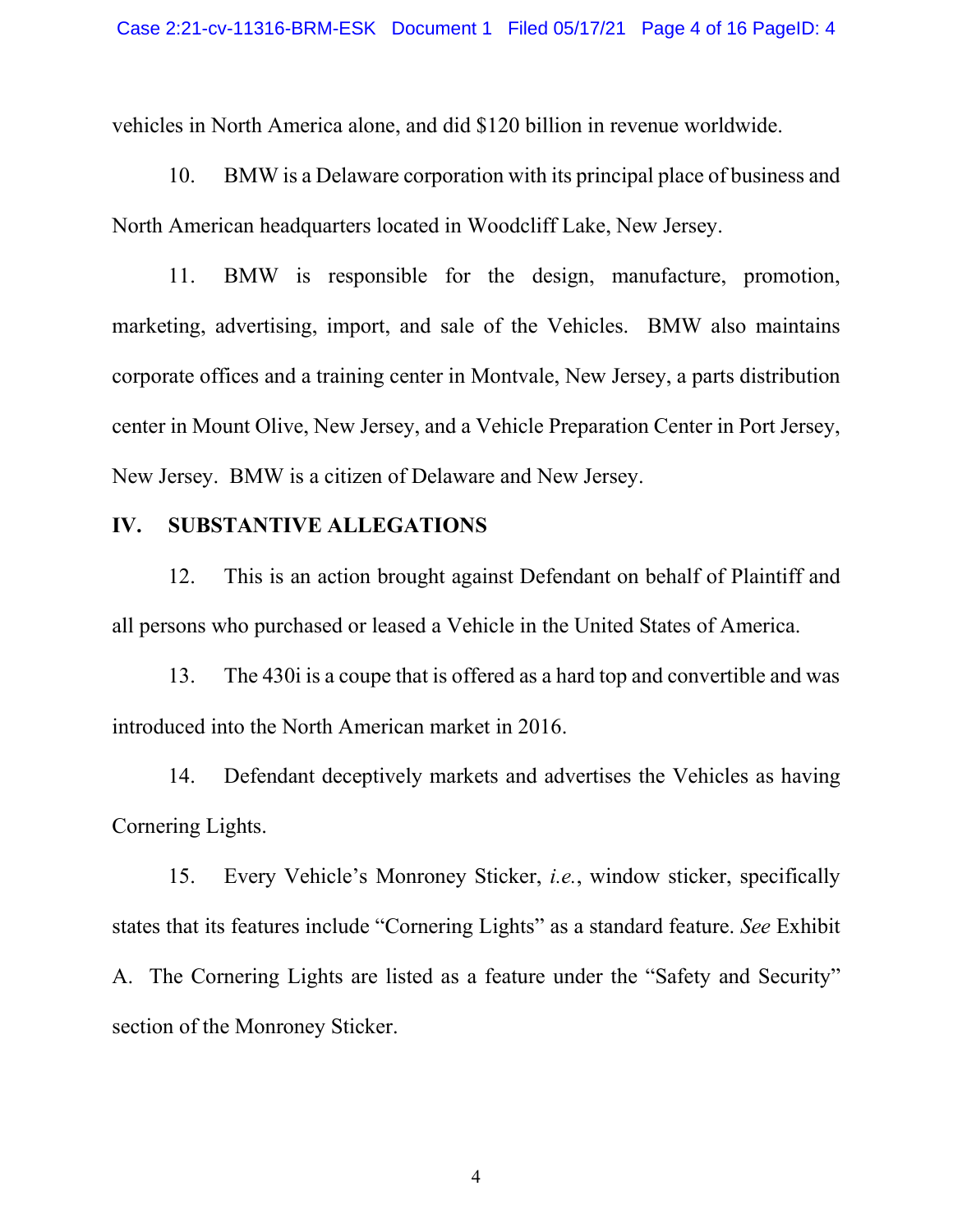16. According to BMW, a Cornering Light serves as "an extra source of brightness around dark curves. They are activated when the front wheels are turned, increasing visibility around corners and illuminating otherwise hidden objects like curbs or street signs."<sup>[1](#page-4-0)</sup>

17. As it is responsible for U.S. operations, including the design, manufacture, testing, marketing, distribution and warranting of BMW vehicles, BMW knew or should have known that the Vehicles it sold/leased did not contain the Cornering Lights prior to sale.

### **Plaintiff's Experience**

18. On or about December 30, 2020, Plaintiff purchased a model year 2021 BMW 430i from BMW of Delray Beach in Delray Beach, Florida, an authorized agent of Defendant.

19. Safety features were very important to Plaintiff.

20. Indeed, Plaintiff purchased his Vehicle because of all of the safety features listed on the Vehicle's Monroney Sticker, which he reviewed prior to purchase and which stated that the Vehicle he would purchase had the Cornering Lights. *See* Exhibit A.

<span id="page-4-0"></span><sup>&</sup>lt;sup>1</sup>See https://www.bmwrepairguide.com/bmw-e90-cornering-lightreplacement/#:~:text=The%20cornering%20lights%20on%20BMW,like%20curbs %20or%20street%20signs.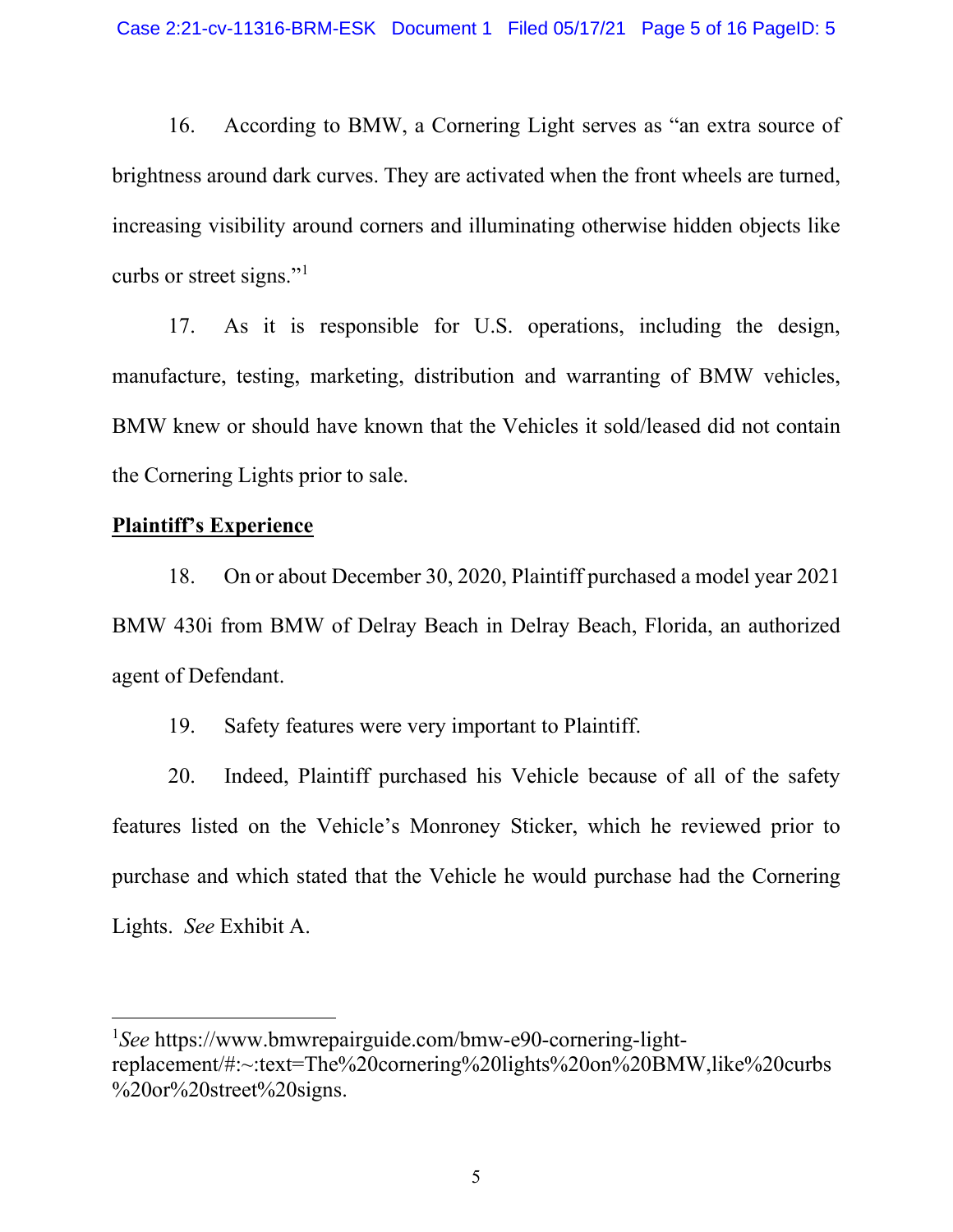21. In January 2021, however, Plaintiff received a letter from BMW, informing him that his Vehicle did not, contrary to the Monroney Sticker, have the Cornering Lights. *See* Exhibit B.

22. Instead, BMW informed Plaintiff that his Vehicle only had LED Headlights, and not Cornering Lights. In other words, his Vehicle, contrary to BMW's representations at the time of purchase, will not provide the promised brightness around dark curves. *See* Exhibit B.

23. Plaintiff contacted BMW client relations on or about April 9, 2021 about his concerns with the Vehicle and the Cornering Lights, but BMW refused to provide any assistance to him.

24. Plaintiff's experience is similar to that of other class members who contacted BMW about the Cornering Lights, to no avail.

25. Plaintiff and other members of the Class would have paid less for the Vehicle or not purchased or leased the Vehicle had they known that BMW's representations were false.

### **New Jersey's Substantive Law Applies To The Proposed Class**

26. New Jersey's substantive laws apply to the proposed class, as defined herein.

27. New Jersey's substantive laws may be constitutionally applied to the claims of Plaintiff and the class under the Due Process Clause, 14th Amend., § 1,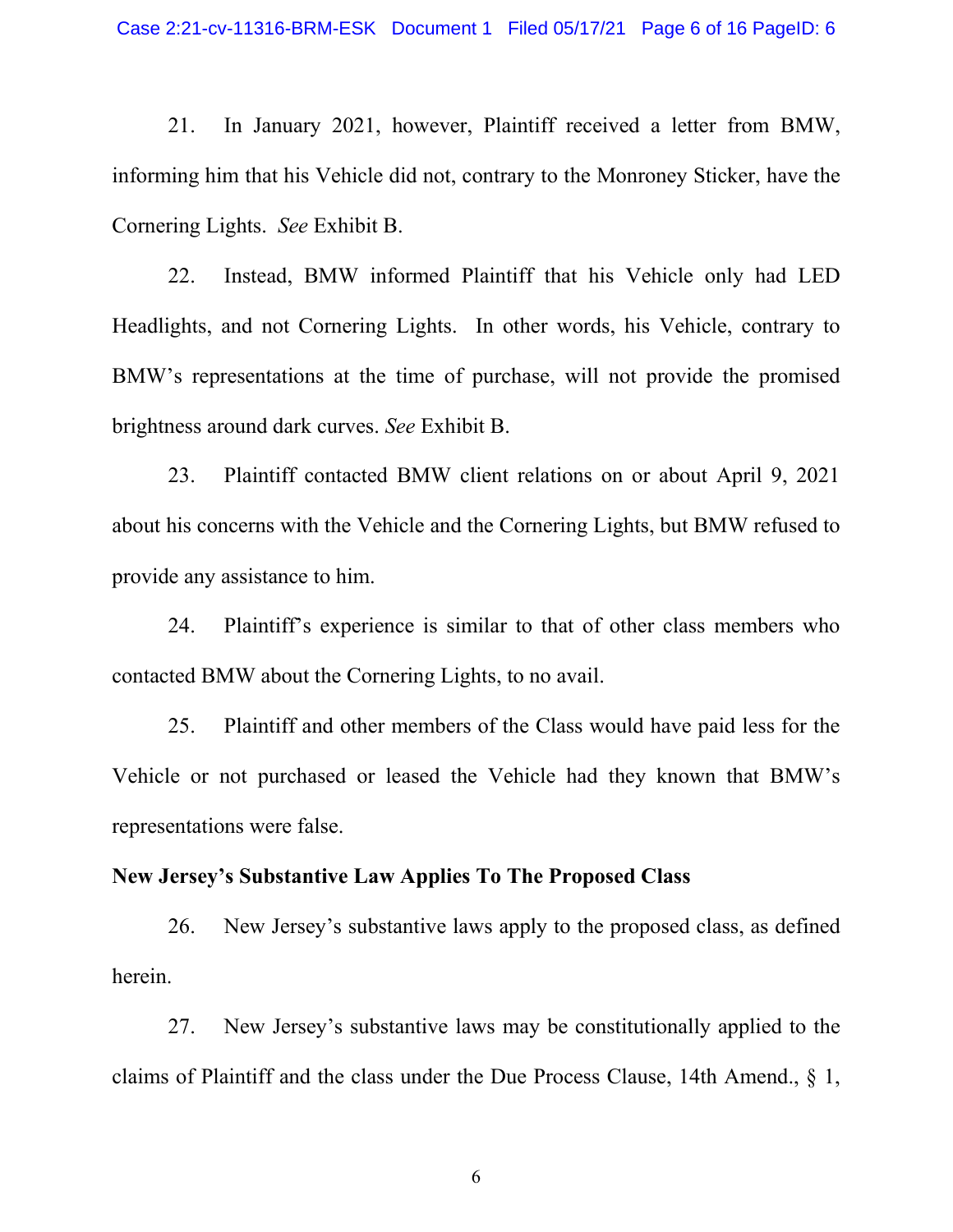and the Full Faith and Credit Clause, art. IV., § 1, of the U.S. Constitution. New Jersey has significant contact, or significant aggregation of contacts, to the claims asserted by Plaintiff and all class members, thereby creating state interests that ensure that the choice of New Jersey state law is not arbitrary or unfair.

28. Defendant's United States headquarters and principal place of business are located in New Jersey. Defendant also owns property and conducts substantial business in New Jersey and, therefore, New Jersey has an interest in regulating Defendant's conduct under its laws. Defendant's decision to reside in New Jersey and avail itself of New Jersey's laws renders the application of New Jersey law to the claims herein constitutionally permissible.

29. A substantial number of members of the class also reside in New Jersey and bought or leased Vehicles in New Jersey.

30. Defendant's alleged misconduct emanated from New Jersey.

31. Defendant's conduct similarly injured and affected Plaintiff and class members. For instance, Defendant's marketing efforts relating to the Vehicles, as well as its warranty decisions, were undertaken and orchestrated from its headquarters in New Jersey.

32. The application of New Jersey's laws to the class also is appropriate under New Jersey's choice-of-law rules because New Jersey has significant contacts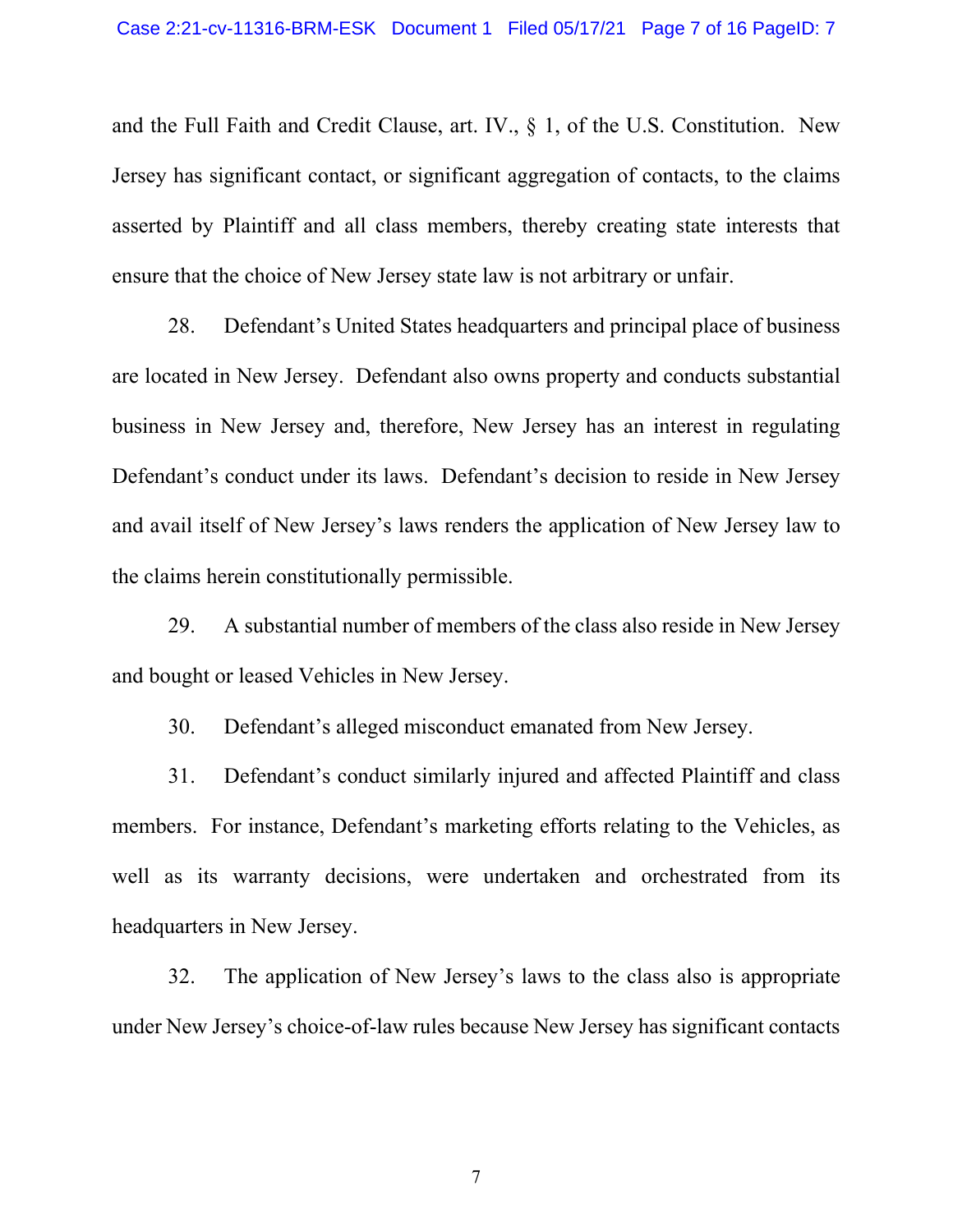to the claims of Plaintiff and the class, and New Jersey has a greater interest in applying its laws here than in any other interested state.

## **V. CLASS ACTION ALLEGATIONS**

33. This action is brought, and may be properly maintained, as a class action under Rule 23 of the Federal Rules of Civil Procedure. All requisite elements of Fed. R. Civ. P. 23(a) and 23 (b)(3) are satisfied; there is a well-defined community of interests in the litigation; the proposed class is ascertainable; and a single class action is the superior manner to proceed when compared to the joinder of hundreds of thousands of plaintiffs or tens of thousands of individual cases challenging the same practices.

34. Plaintiff brings this class action on behalf of himself, and under the provisions of Rule 23(a) and (b)(3) of the Federal Rules of Civil Procedure, as a class action on behalf of the following National Class (the "Class"):

> All persons or entities in the United States and its Territories who own or lease one or more of the Vehicles which do not have the Cornering Lights that are provided on its Monroney Sticker.

35. The Class Period for the Class dates back to the longest applicable statute of limitations for any claims asserted on behalf of that Class from the date this action was commenced, and continues through the present and to the date of judgment.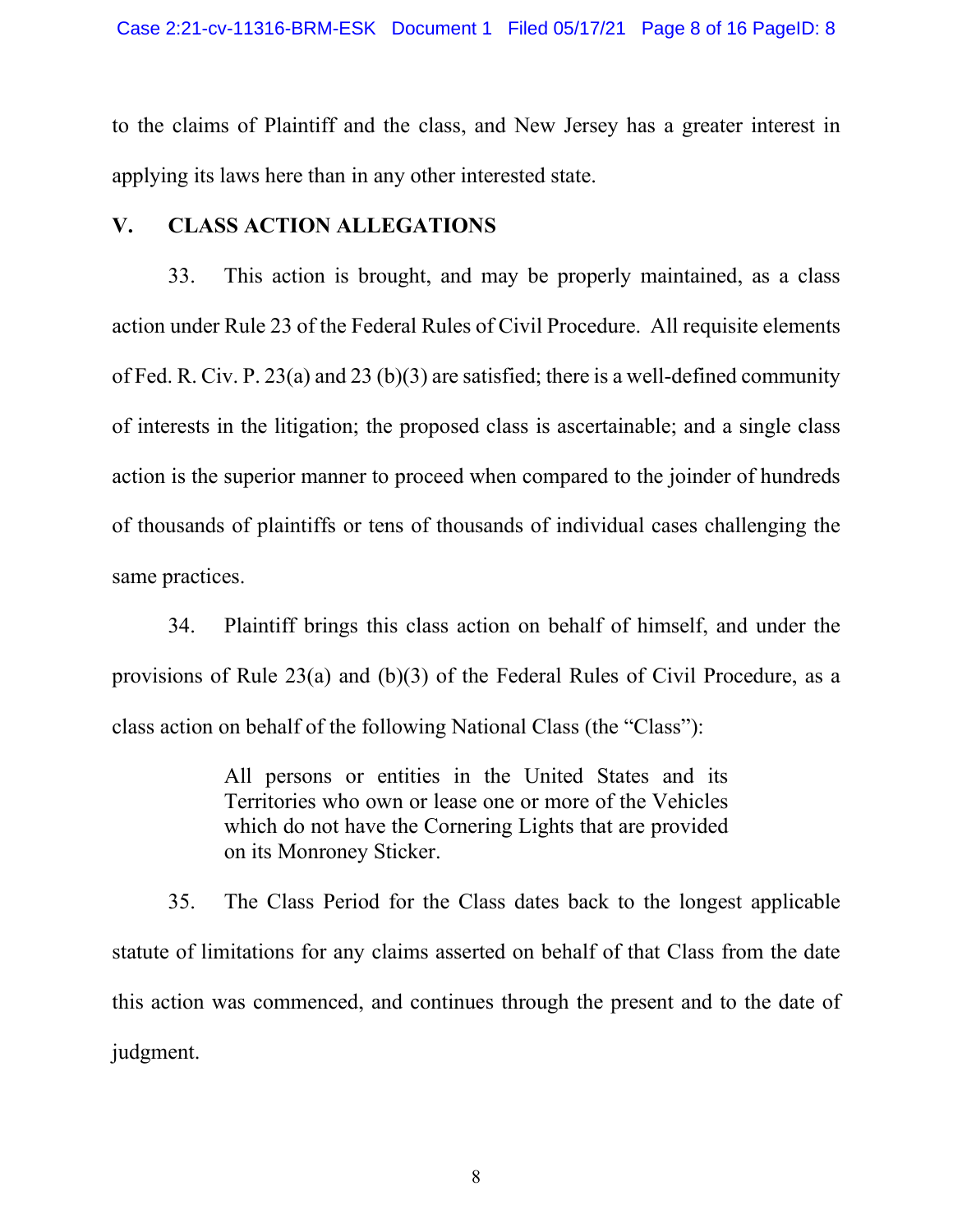36. Excluded from the Class is Defendant, its current employees, coconspirators, officers, directors, legal representatives, heirs, successors, and wholly or partly owned subsidiaries or affiliated companies; the undersigned counsel for Plaintiff; and the Judge and Court staff to whom this case is assigned. Plaintiff reserves the right to amend the definition of the Class if discovery or further investigation reveals that they should be expanded or otherwise modified.

37. This action satisfies the predominance, commonality, typicality, numerosity, superiority, adequacy, and all other requirements of Rule 23 of the Federal Rules of Civil Procedure.

- Numerosity: The members of the Class are so numerous that joinder of all members is impracticable. The precise number of members is unknown at this time, but Defendant has sold/leased more than 5,000 Vehicles. The precise number of Class members can be ascertained by reviewing Defendant's records.
- Commonality and Predominance: Common question of law and fact exist as to all members of the Class, and predominate over any questions that affect only individual members of the Class. Plaintiff's claims and the claims of the proposed Class members all derive from a common nucleus of operative facts. That is, irrespective of the individual circumstances of any proposed Class member, liability in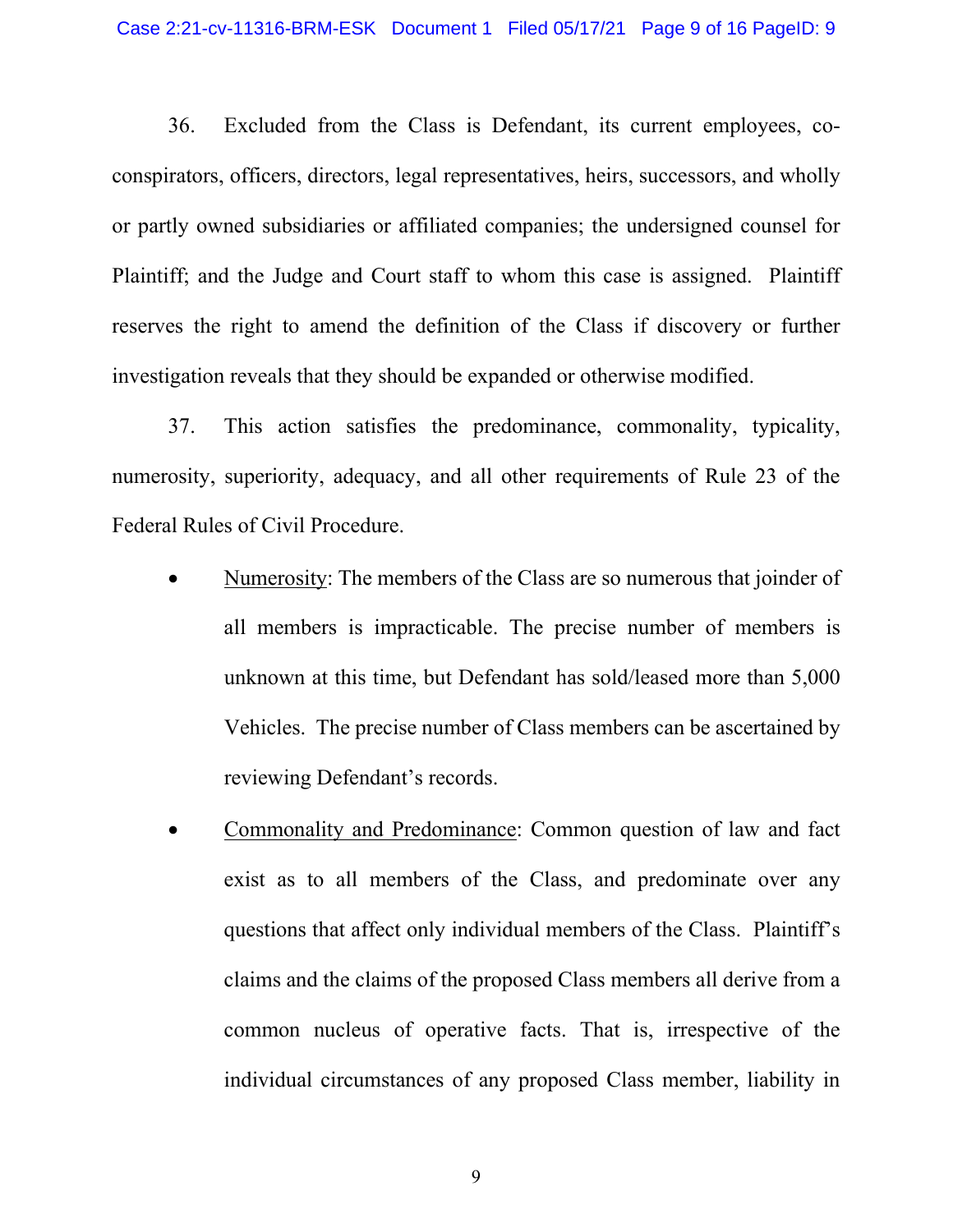this matter will rise and fall with core issues related to Defendant's conduct. Common legal and factual questions include, but are not limited to, the following:

- (1) whether Defendant's marketing, advertising and promotion of the Vehicles was false and misleading;
- (2) whether Defendant concealed facts from Plaintiff and members of the Class about the lack of Cornering Lights safety features of their Vehicles;
- (3) whether Defendant knew, or should have known, that its representations were false, or that its representations omitted material information;
- (4) Whether Defendant's conduct violated the CFA;
- (5) Whether Plaintiff and the Class were harmed and suffered damages, including suffering ascertainable loss, as a result of Defendant's conduct and, if so, the appropriate amount thereof; and
- (6) Whether, as a result of Defendant's misconduct, Plaintiff and the Class are entitled to equitable relief and, if so, the nature of such relief.
- x Typicality: Plaintiff's claims are typical of the claims of the members of the Class. Plaintiff and all Class members were subjected to Defendant's common business practices, described above, and assert common legal claims that are typical of those of the Class. Plaintiff and members of the Class have sustained damages arising out of Defendant's wrongful and deceptive conduct as alleged herein.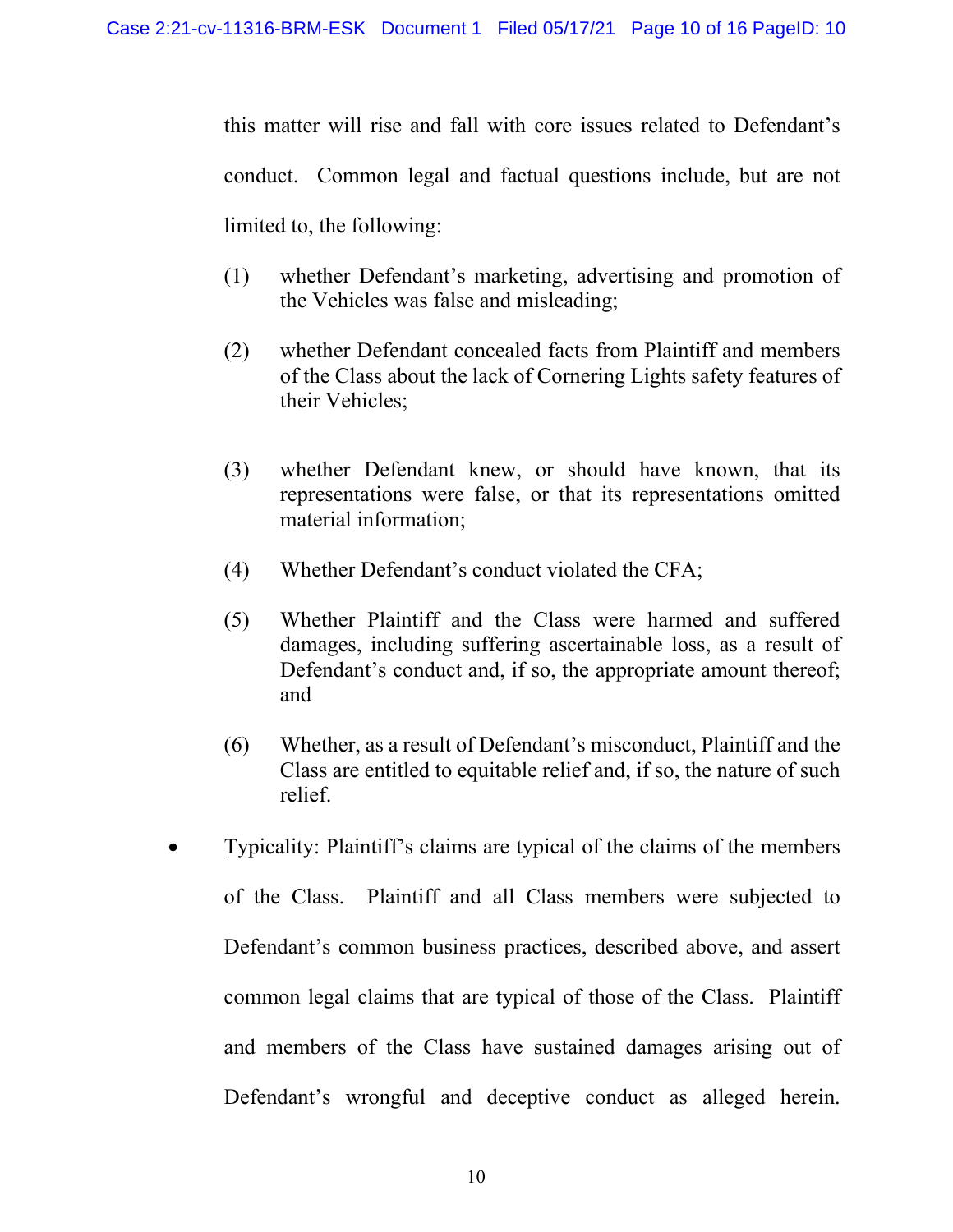Resolution of the common issues presented in Plaintiff's case will resolve them in a common and typical manner for other members of the Class.

- Adequacy: Plaintiff is an adequate representative of the Class because his interests do not conflict with the interests of the members of the Class he seeks to represent; he has retained counsel competent and experienced in complex class action litigation; and Plaintiff intends to prosecute this action vigorously and in the best interests of the Class. The interests of the Class will be fairly and adequately protected by Plaintiff and counsel.
- Superiority: A class action is superior to all other available methods for the fair and efficient adjudication of this controversy because individual litigation of the claims of all Class members is economically infeasible and procedurally impracticable. Furthermore, the expense and burden of individual litigation makes it difficult or impossible for members of the Class to individually redress the wrongs done to them. Individual members of the Class do not have a significant interest in individually controlling the prosecution of separate actions, and individualized litigation presents the potential for inconsistent or contradictory judgments. There will be no difficulty in the management of this class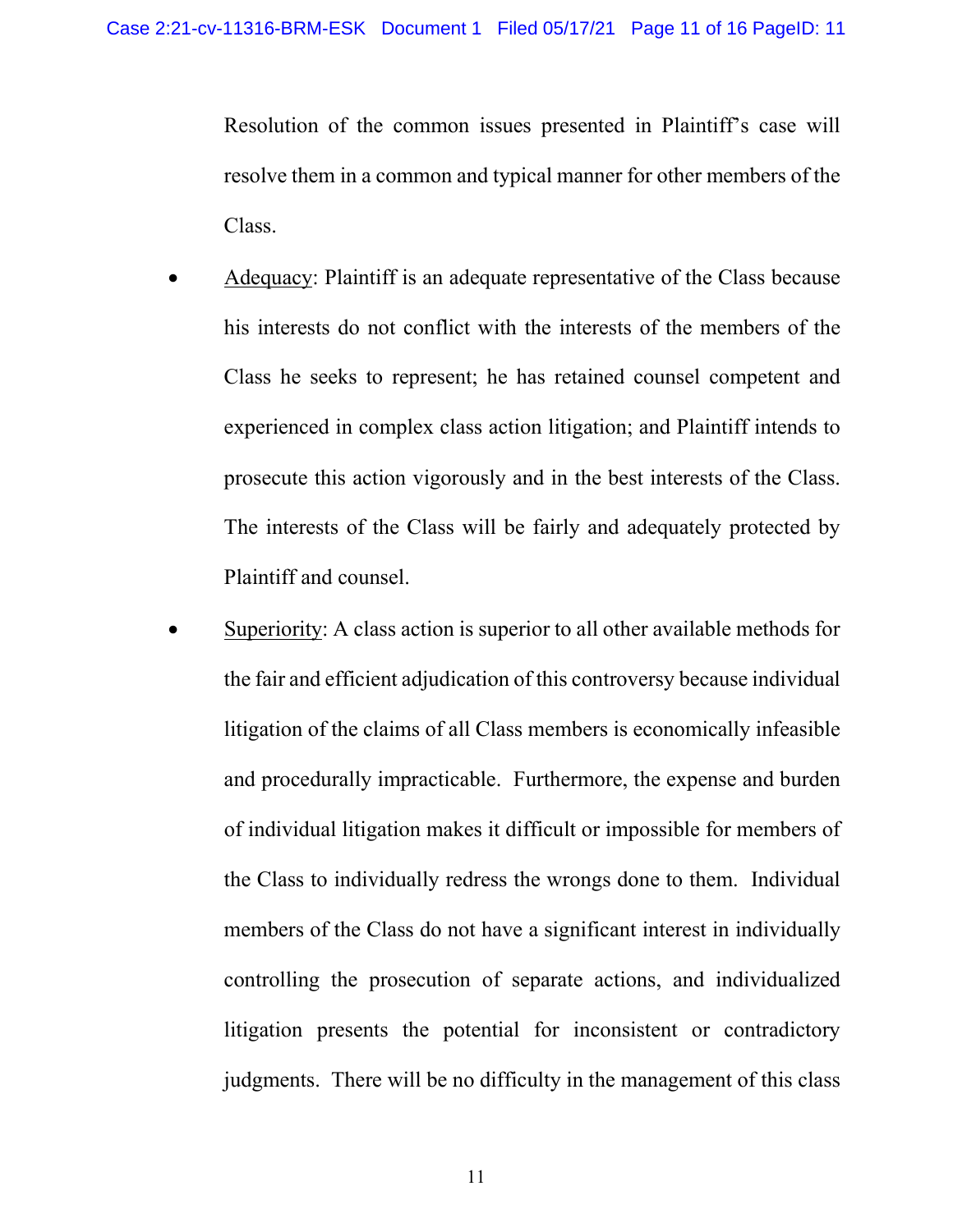action, and a class action presents far fewer management difficulties and provides the benefits of single adjudication, economy of scale, and comprehensive supervision by a single court.

38. A class should also be certified under Fed. R. Civ. P. 23(b)(2). Defendant has acted or refused to act on grounds generally applicable to the Class, making appropriate final injunctive relief or corresponding declaratory relief with respect to the Class.

39. In the alternative, this Class may be certified under Fed. R. Civ. P. 23(c)(4) with respect to particular issues.

# **VI. CLAIMS FOR RELIEF**

## **COUNT I Violations of New Jersey Consumer Fraud Act ("CFA") N.J.S.A. § 56:8-1,** *et seq***.**

40. Plaintiff realleges and incorporates each allegation contained in the preceding paragraphs of this Complaint as if fully set forth herein.

41. The CFA was enacted and designed to protect consumers against unfair,

deceptive and fraudulent business practices. N.J. Stat. Ann. §56:8-1, *et seq*.

42. N.J. Stat. Ann. §56:8-2 provides:

The act, use or employment by any person of any unconscionable commercial practice, deception, fraud, false pretense, false promise, misrepresentation, or the knowing concealment, suppression, or omission of any material fact with intent that others rely upon such concealment, suppression or omission, in connection with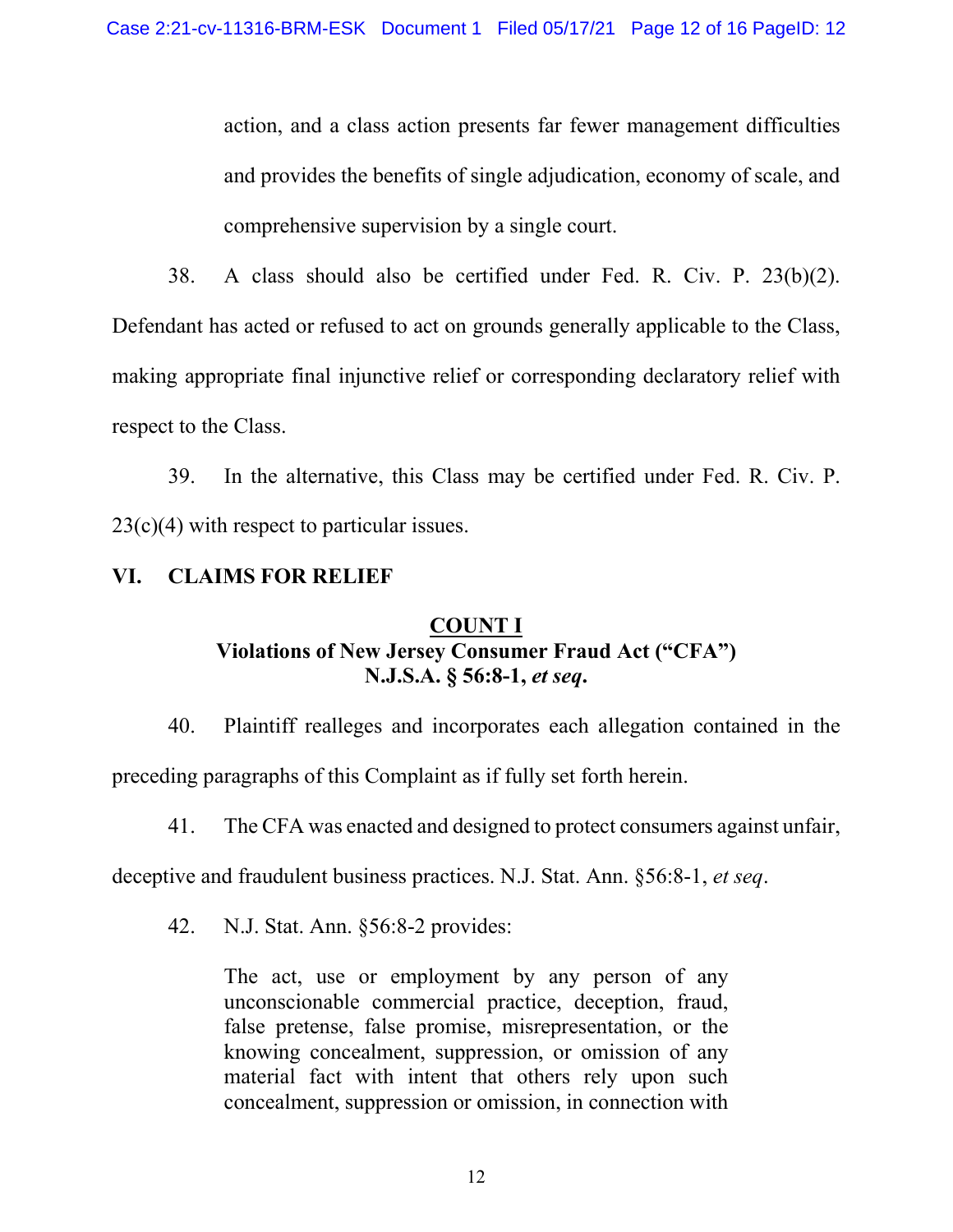the sale or advertisement of any merchandise or real estate, or with the subsequent performance of such person as aforesaid, whether or not any person has in fact been misled, deceived or damaged thereby, is declared to be an unlawful practice . . . .

43. Plaintiff, other members of the Class, and BMW are "persons" within the meaning of the CFA.

44. The Vehicles manufactured and sold by BMW are "merchandise" within the meaning of the CFA, and Plaintiff and other members of the Class are "consumers" within the meaning of the CFA and, thus, are entitled to the statutory remedies made available in the CFA.

45. BMW, through its advertisements and public statements regarding the Vehicles' safety, manufacturing quality, and warranties noted above, used unconscionable commercial practices, deception, fraud, concealment, false promises, and misrepresentations, in violation of the CFA, in connection with the marketing and sale of the Vehicles.

46. Defendant's acts and practices as described herein have deceived and/or are likely to deceive members of the Class and the public. As detailed in this Complaint, Defendant misrepresented that the Vehicles have Cornering Lights when, in fact, they do not, in direct contradiction to the Monroney Sticker that is attached to every Vehicle prior to purchase or lease.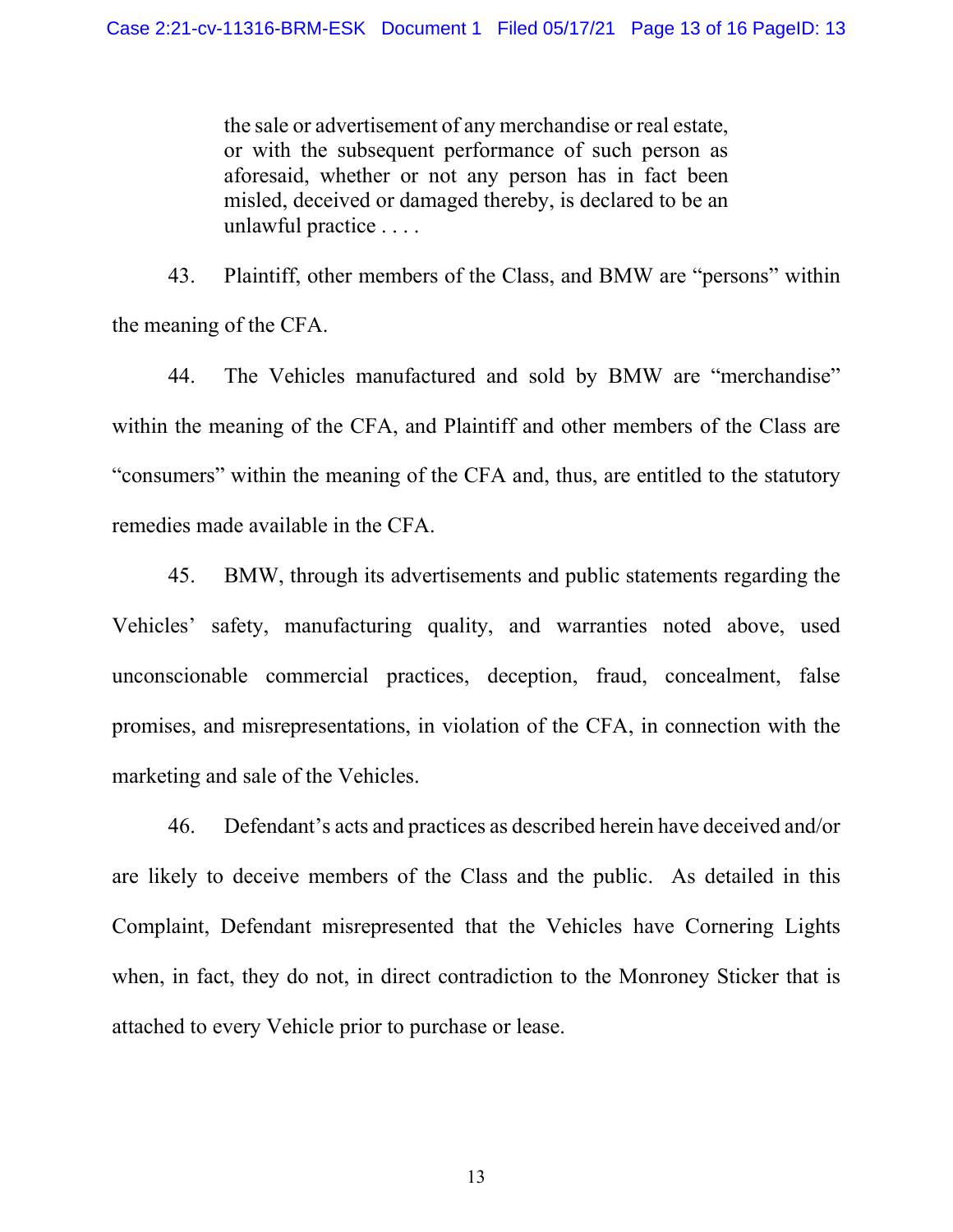47. By its actions, Defendant has and continues to disseminate uniform false advertising concerning the Vehicles, which advertisements, by their nature, are unfair, deceptive, untrue, or misleading. Such advertisements are likely to deceive, and continue to deceive, the consuming public for the reasons detailed above.

48. The above-described false, misleading, and deceptive conduct Defendant disseminates continues to have the likelihood to deceive in that BMW has failed to disclose the true and actual nature of the Vehicles. Upon information and belief, Defendant has failed to initiate a public information campaign to alert consumers of the Vehicles' actual features, which continues to create a misleading perception of the Vehicles and their advertised safety features.

49. In making and disseminating the statements alleged herein, Defendant knew or should have known its advertisements and representations, including those on the Vehicles' Monroney Sticker, were untrue and misleading.

50. Plaintiff and the Class members based their decisions to purchase or lease the Vehicles, in substantial part, on Defendant's misrepresentations regarding the true nature of the Vehicle's safety features included with the Vehicle for the price paid. The revenues to Defendant attributable to the Vehicles sold or leased using those false and misleading advertisements amount to substantial monies paid for the Vehicles. As a result, Plaintiff and the Class were injured in fact and lost money as a result.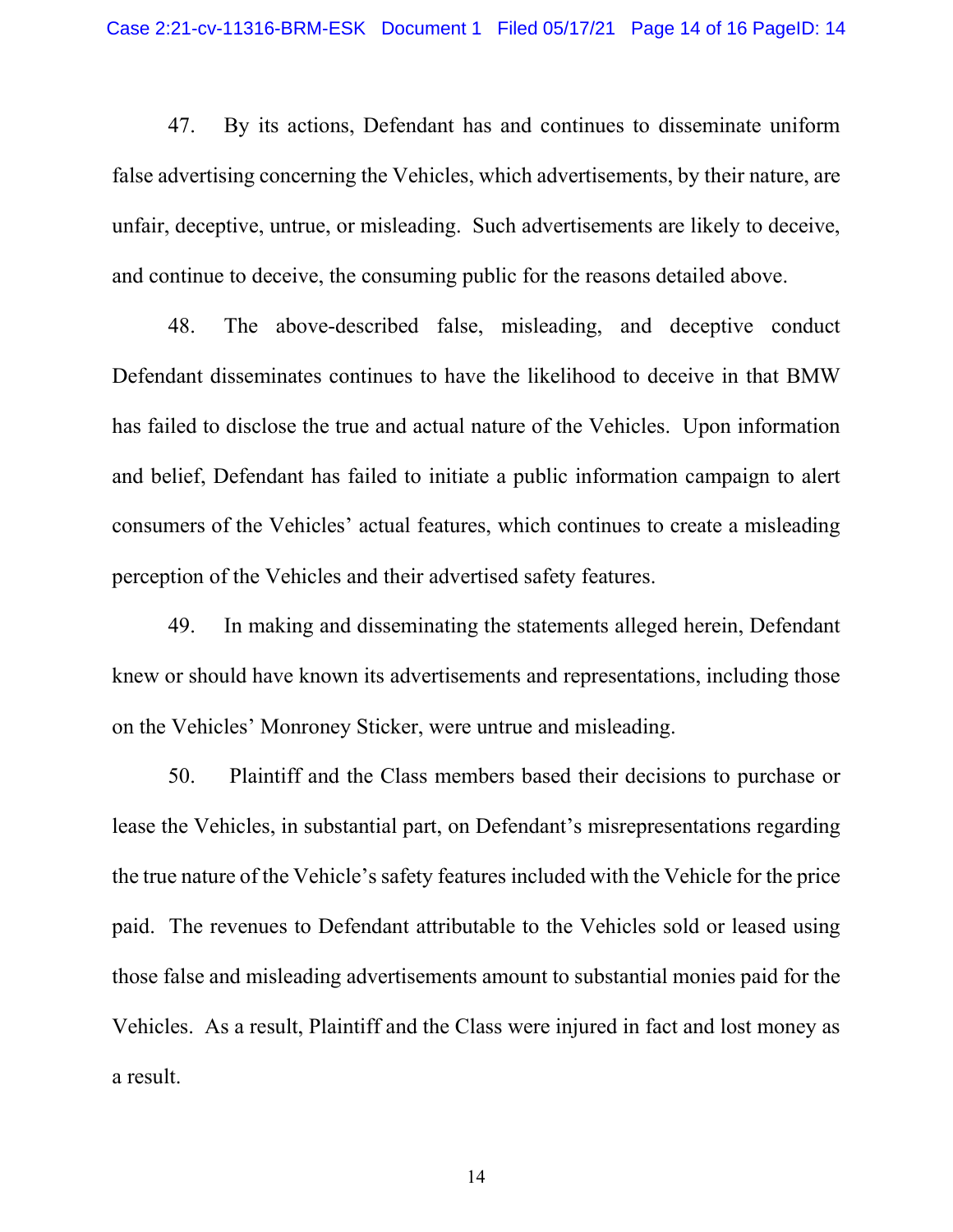51. The representations regarding the Vehicles were material to Plaintiff and members of the Class. Defendant intended for Plaintiff and Class members to rely on its false and misleading representations, and Plaintiff and Class members consequently did rely on those misrepresentations.

52. The misrepresentations and non-disclosures by Defendant of the material facts detailed herein constitute false and misleading and, therefore, are violations of the CFA.

53. These acts and omissions directly and proximately caused Plaintiff and other members of the Class to suffer an ascertainable loss in the form of, *inter alia*, money spent purchasing/leasing the Vehicles that they thought had a standard safety feature which was not actually part of the Vehicle's features that were paid for as part of the sale price, together with appropriate penalties, including treble damages, attorneys' fees, and costs of suit.

54. The CFA is, by its terms, a cumulative remedy, such that remedies under its provisions can be awarded in addition to those provided under separate statutory schemes.

#### **PRAYER FOR RELIEF**

Plaintiff, on behalf of himself and the Class, respectfully requests that the Court: